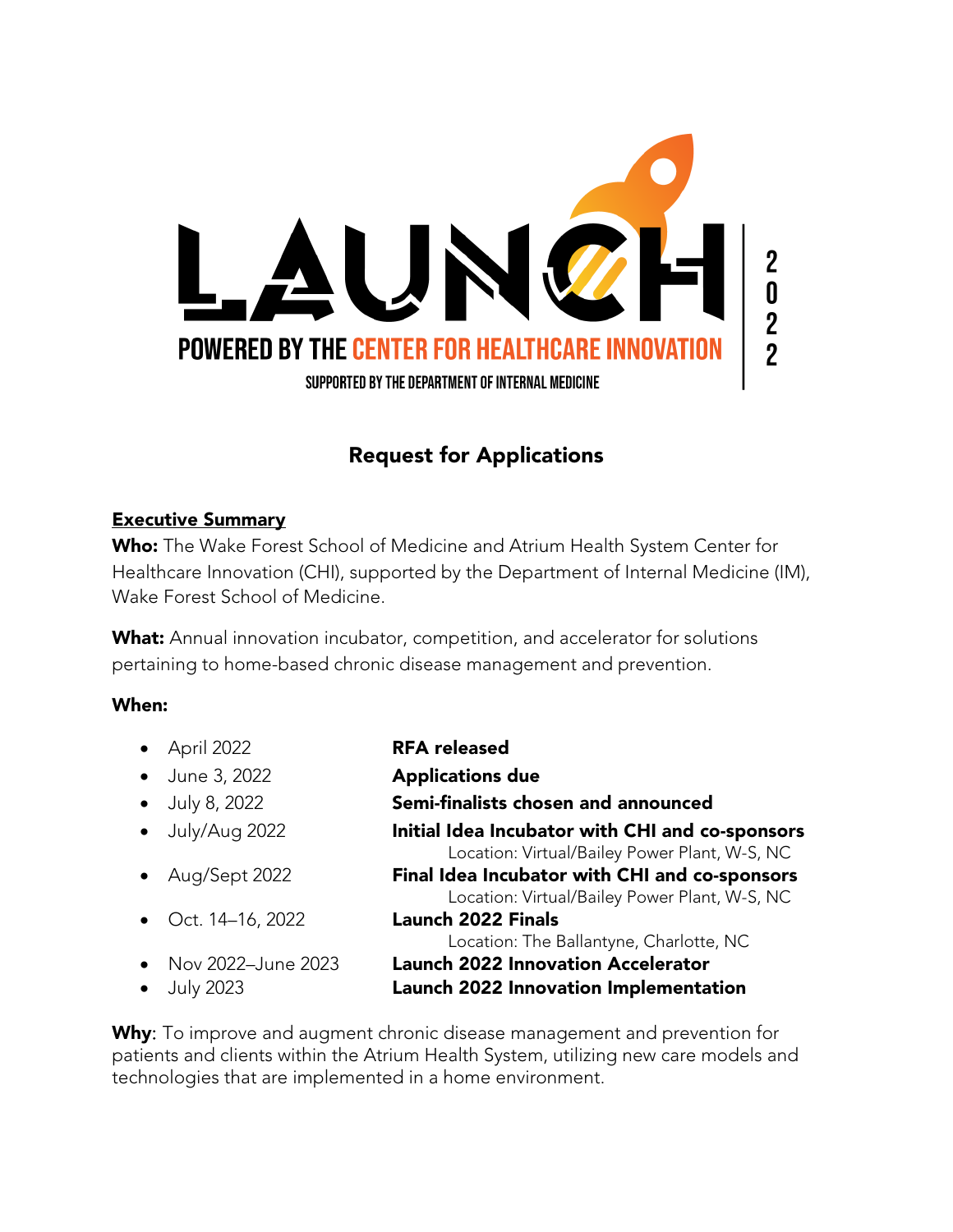# Host

Center for Healthcare Innovation: The CHI accelerates the translation of medical discoveries into healthcare systems and wellness programs in order to increase efficiency and improve health outcomes. The CHI pursues projects of all kinds—new care models, practices, products, or systems—that accelerate the translation of discovery directly into the clinical care and wellness environment. Efforts are focused on innovations that have potential to make a substantial impact on patient care or human health and wellness, commercial value notwithstanding. Medical innovations are moved into the clinical setting faster by streamlining the translation process and providing resources—such as clinical service line "laboratories", personnel, digital health expertise and funding—needed to integrate research findings into patient care.

# Co-Sponsor

**Internal Medicine:** The Department of Internal Medicine's Learning Health Systems (LHS) Program aims to advance the department and health system's mission of fostering Atrium Health Wake Forest Baptist's growth as a preeminent learning health system. LHS work focuses inwardly to improve healthcare access, processes, quality, safety, and the patient experience for internal medicine patients, and outwardly to obtain learning health system grants.

# Purpose of this Specific RFA

To improve and augment chronic disease management and prevention through virtual care at any location throughout the Atrium Health System, utilizing care models and technologies that involve assessment and/or treatment provision within a patient or client's home environment.

# Application and Selection Process

Any group of Atrium Health team members may apply. Teams are encouraged to include individuals with varying functional areas of expertise. For example, medical providers and trainees, advanced care providers, nurses, case managers, pharmacists, allied health professionals, data scientists, implementation scientists, business manager, etc. If selected for the final competition phase, 3 of the team members will represent the team at the Launch 2022 finals.

Project ideas should be generalizable beyond the specific location of the team members to address larger health system opportunities related to chronic disease management and prevention in the home environment. Project idea examples include (but are not limited to) developing an app, creating a new care model, designing a medical device, determining a new application of technology, implementing a care model in the home in collaboration with local clinicians, etc. Applications should be submitted via the REDCap form by June 3, 2022. Approximately 6 teams will be chosen and notified by July 8, 2022 to continue in the program. The multi-disciplinary selection team will be comprised of members from CHI and IM. Projects will be scored based on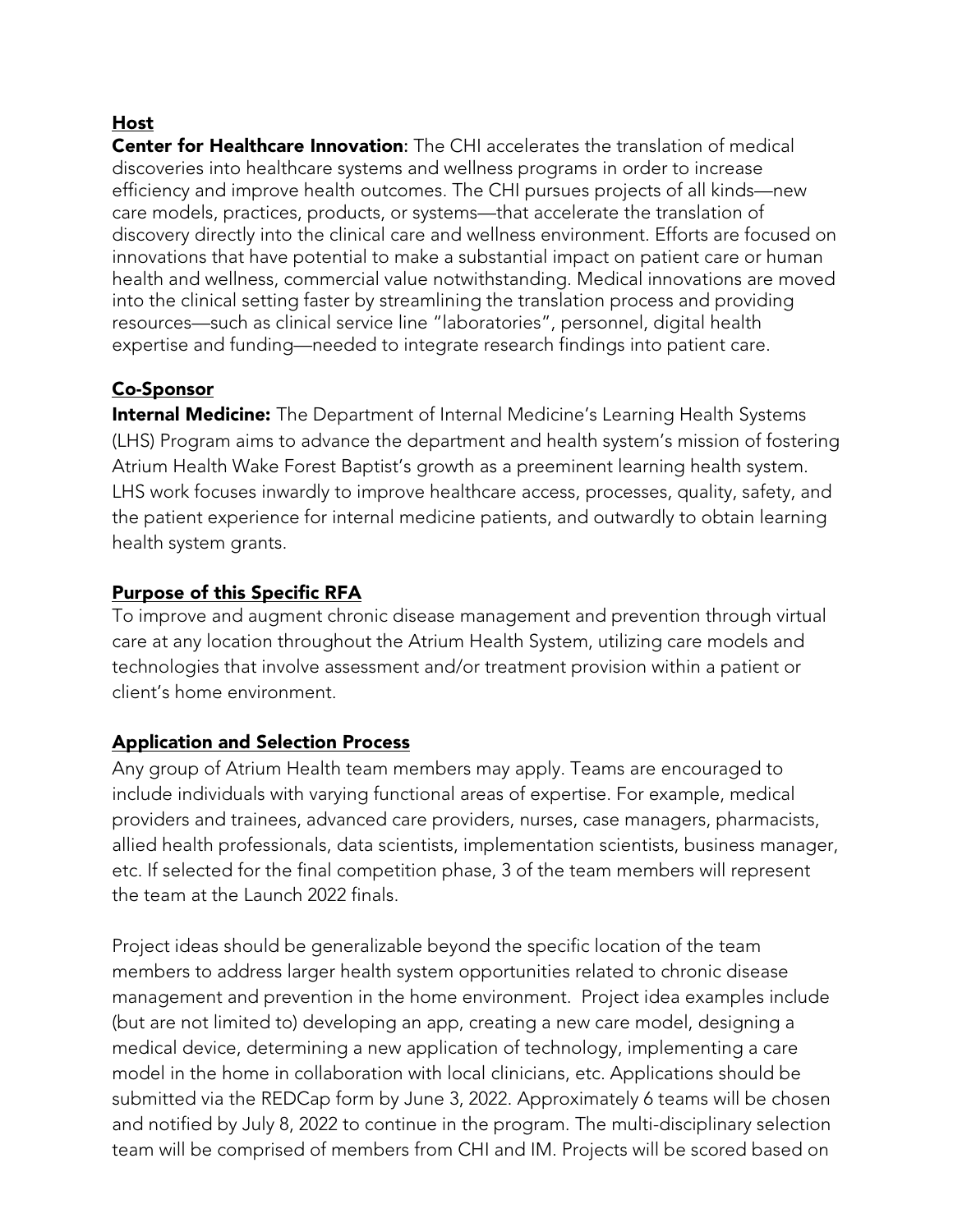their novelty, potential for impact, likelihood of being ready for implementation, and plans for sustainability.

Representatives from Launch 2022's host and co-sponsor will meet with teams between July and September of 2022 to refine the team's ideas and assist preparation for a live pitch weekend at the Launch 2022 Finals.